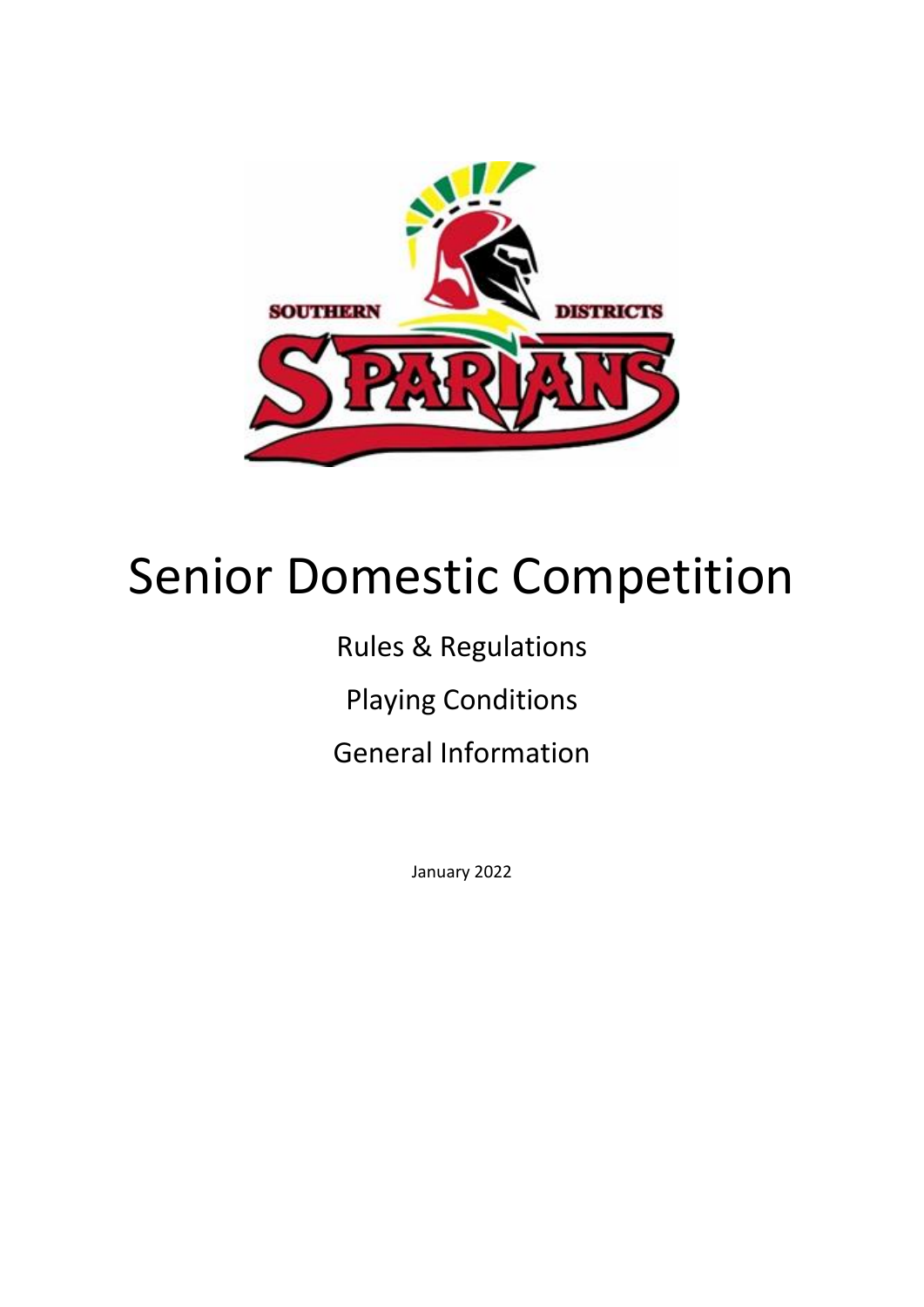# Contents

THE FOLLOWING RULES APPLY TO ALL SENIOR DOMESTIC COMPETITIONS HELD UNDER THE ADMINISTRATION OF THE SOUTHERN DISTRICTS BASKETBALL ASSOCIATION LTD.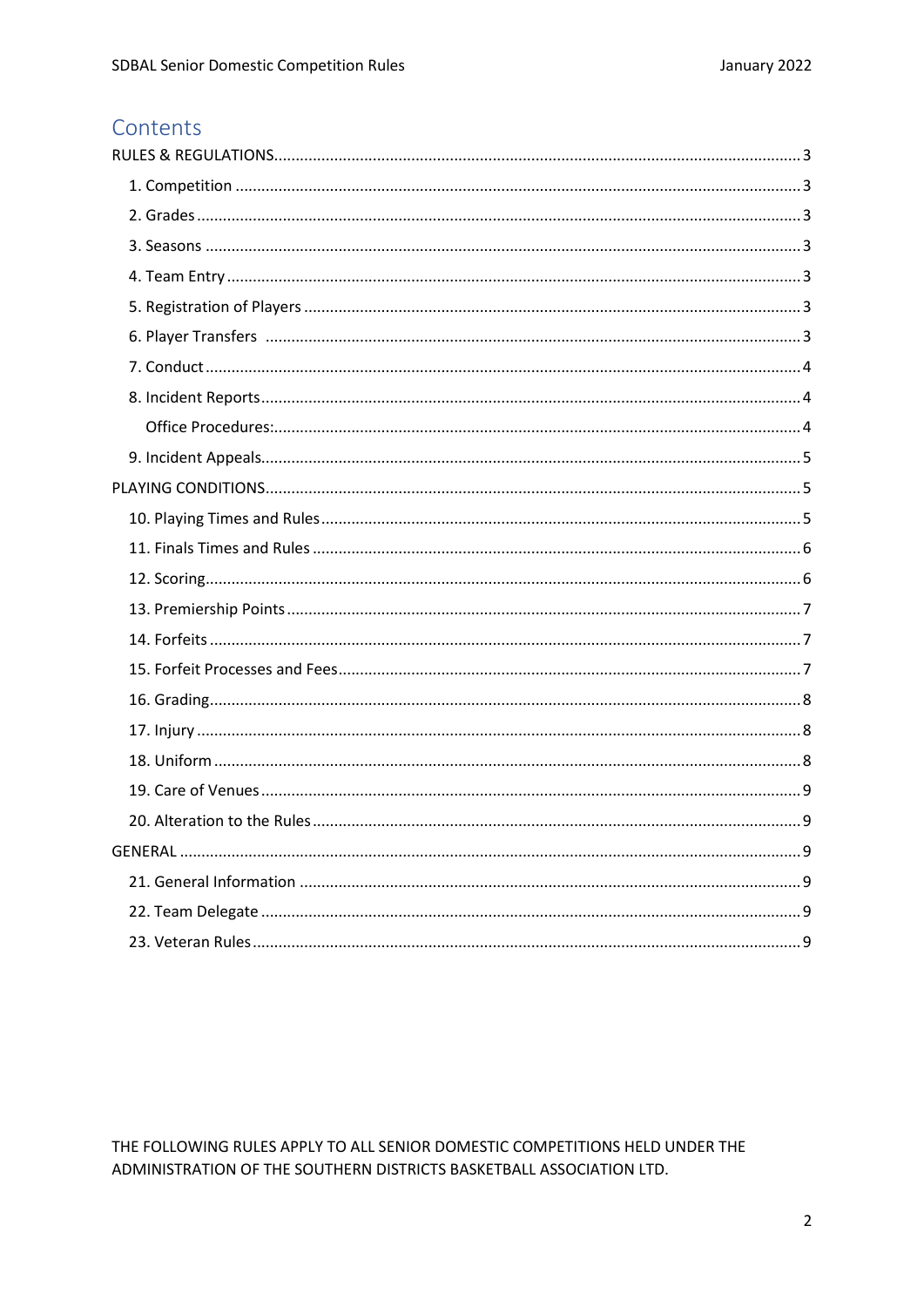# <span id="page-2-0"></span>RULES & REGULATIONS

# <span id="page-2-1"></span>1. Competition

1.1. Southern Districts Basketball Association Ltd (SDBAL) Senior Domestic Competition is conducted on a TEAM basis with each night of competition conducted as a separate competition.

# <span id="page-2-2"></span>2. Grades

2.1. Grades of competition will be as advertised on the online Entry Form issued for each season.

#### <span id="page-2-3"></span>3. Seasons

3.1. There will be two (2) seasons of competition each year. One (1) summer and one (1) winter.

# <span id="page-2-4"></span>4. Team Entry

4.1. Teams applying for the competition will enter a team by completing an online team nomination and payment through the SDBAL website. Payments may be paid during competition hours with the venue supervisor or canteen staff.

# <span id="page-2-5"></span>5. Registration of Players

In order to play in the competition ALL players:

5.1. Participating in the Senior Competition must have turned fourteen (14) years of age prior to the Season's commencement date.

5.2. Playing with the Association for the first time, a player must either a) register with a short term (10 day) Registration or b) register with a full registration. This must be done by 3pm on the day of competition.

5.3. Players are only allowed to play for one team in each competition on a particular night (e.g. Men's, Womens or Mixed) and cannot play in multiple teams on the same night in the same comp (e.g. Tuesday Men's B & Tuesday Men's C) or same grade (e.g. two teams both in Tuesday Men's B).

5.4. Players are not to take to the court unregistered. Registration must be paid prior to taking the court. Any players unregistered is not eligible to compete until they become financial.

# <span id="page-2-6"></span>6. Player Transfers

Transfers apply when players transfer from one team to another team within the same season and competition.

6.1. Once a player plays 3 games or more they will require a transfer to play with any other team in that competition.

6.2. All applications for transfers must be made via an email to the Competitions Manager at competitionsmanager@sdbal.com.au.

6.3. If the transfer is not approved by the former team both team delegates will be directed to appear before the Competitions Manager & general manager where the former team's delegate will be allowed the opportunity to show why the transfer should not be granted.

6.4. Transfers can only be approved by the General Manager, and the player may not play, until the transfer is approved.

6.5. A Transfer will only be approved if the General Manager & Competitions Manager is satisfied that the Competition will not be disadvantaged by the Transfer.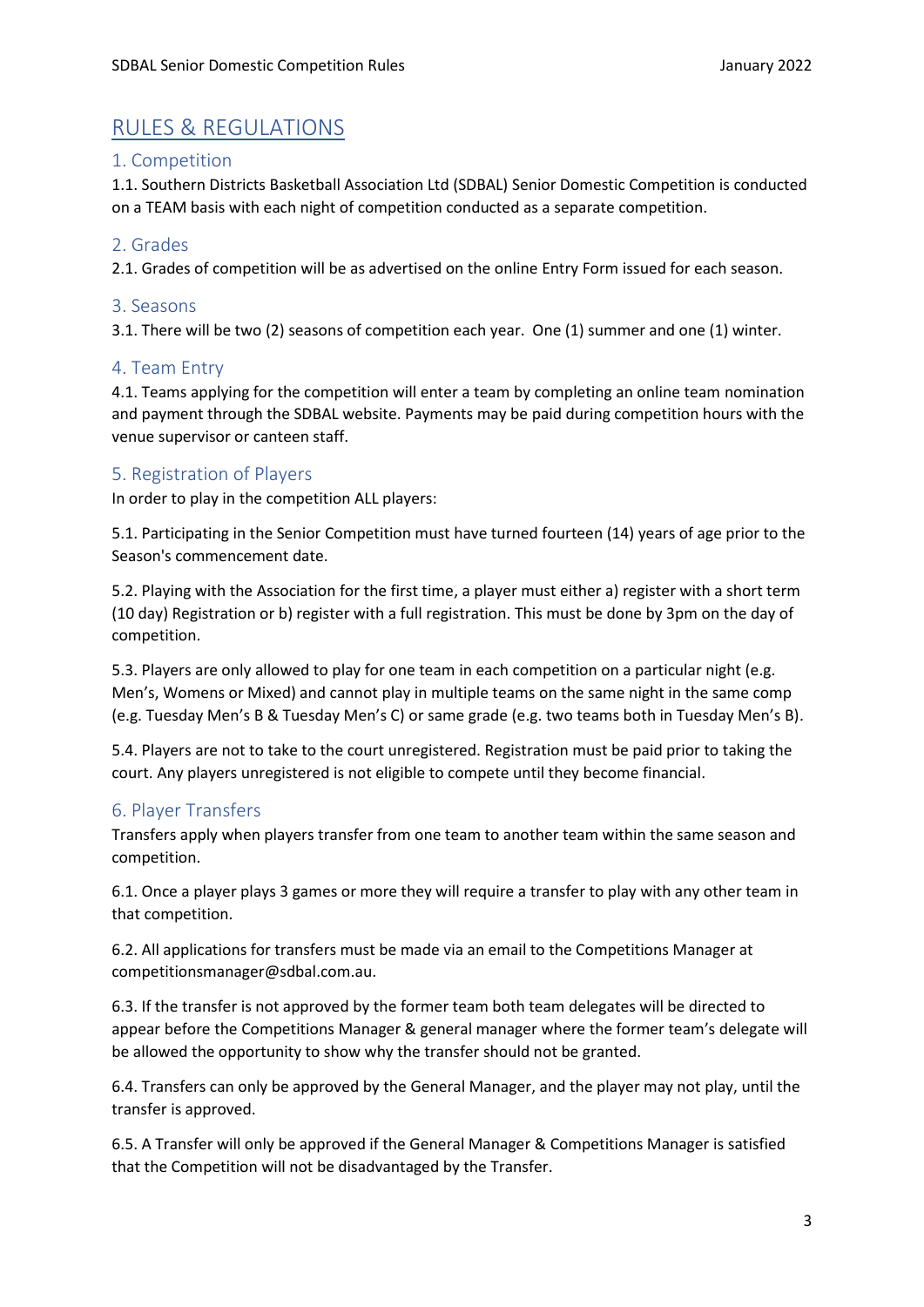6.6. No Transfers will be granted after the sixth (6) round of any particular season except where special circumstances apply.

6.7. In special circumstances a player may apply in writing to Competitions Manager providing details of the special circumstances that the player believes would warrant the overturning of the rule and granting the transfer.

# <span id="page-3-0"></span>7. Conduct

7.1. Any player who is disqualified from their game will automatically receive a one (1) week suspension from all basketball activities (playing, coaching, refereeing, scoring). This includes participants who are disqualified for either receiving two (2) technical fouls, two (2) unsportsmanlike fouls, or one (1) technical foul and one (1) unsportsmanlike foul during their game.

Participants who have no scheduled game within the one (1) week of suspension (e.g. due to bye, holidays or finals) will be suspended for their next game in that night of competition.

7.2. If, in the opinion of the Competitions Manager, any player, Team or Official conducts themselves in a manner that is considered detrimental to the Competition or SDBAL, such Player(s), teams or officials may be charged and sent to the BQ tribunal.

7.3. The SDBAL has the right, where it sees fit, to refuse entry and or remove any team from the competition if the conduct of the team or officials is deemed to be outside of the Basketball Queensland or SDBAL codes of conduct.

7.4. Players who are adversely affected by alcohol or drugs will not be permitted to play or, if the game has commenced, they can be asked to leave the court if the referee believes their performance has been affected by alcohol or drugs.

7.5. Shall a team fail to complete the duration of the game (conclusion of the final period), the game referees and Referee Supervisor shall use their discretion as to whether the team will be reported for their conduct.

# <span id="page-3-1"></span>8. Incident Reports

8.1. Incident reports are to be submitted by the team delegate via the SDBAL website [https://form.jotform.com/211728019092857.](https://form.jotform.com/211728019092857)

8.2. The complainant should, where practical, discuss the matter with the Referee Supervisor or other appropriate Southern Districts Official before deciding to proceed with a formal complaint.

8.3. The complainant must complete the form & describe the incident in full with specific details within 7 days of the incident.

# <span id="page-3-2"></span>Office Procedures:

8.4. An acknowledgment in the form of a letter or email, of the receipt of an Incident Report are to be sent to the Complainant and/or team delegate

8.5. The original report is retained by the office.

8.6. The Competitions Manager & General Manager will review the incident report and take whatever action deemed necessary to deal with the incident. The outcome will be advised in writing to the complainant and or team delegate.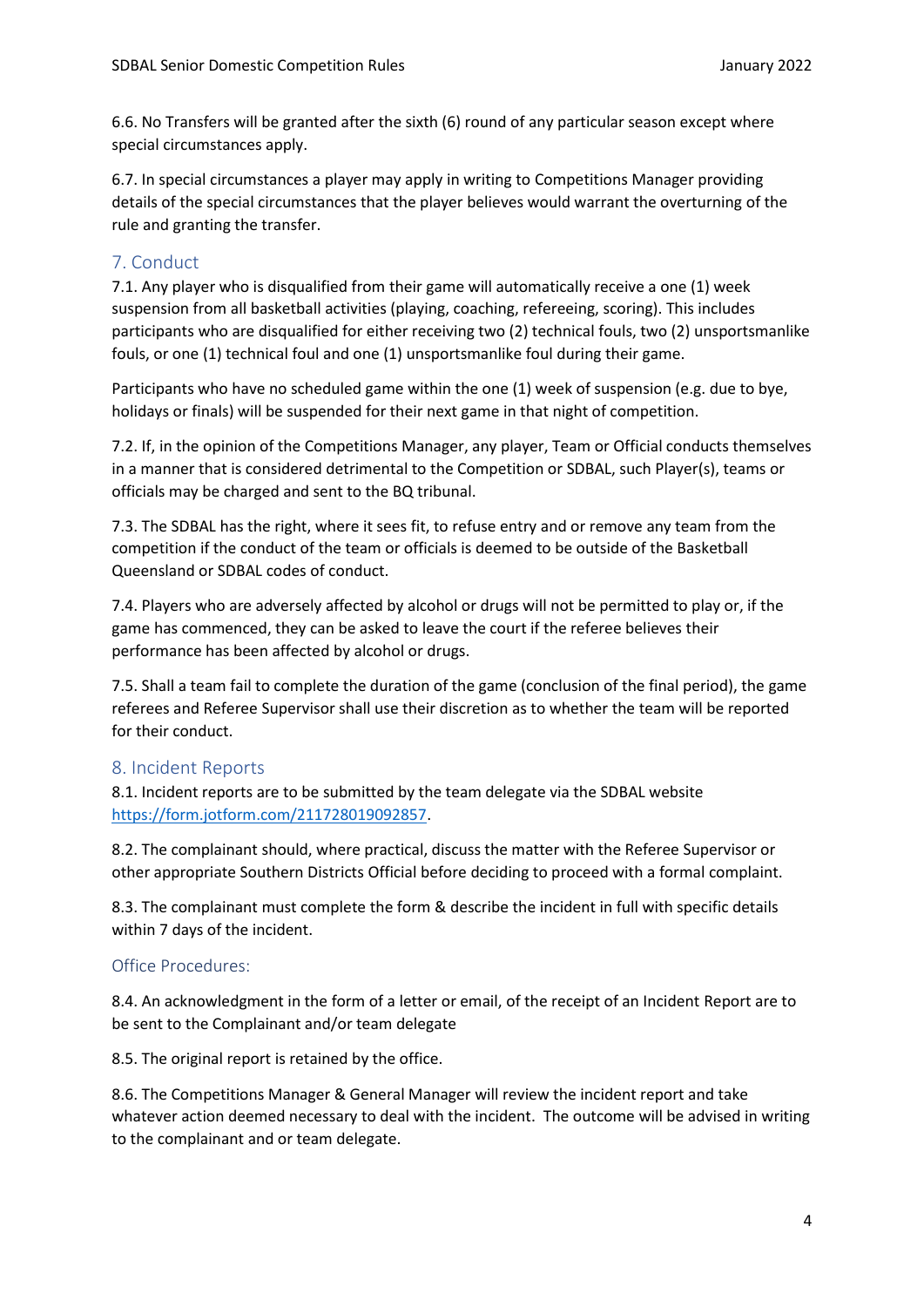8.7. The Office will follow up outstanding incidents with the relevant parties to ensure each incident is finalised.

# <span id="page-4-0"></span>9. Incident Appeals

9.1. If the complainant is not satisfied with the outcome of the incident the complainant can appeal to the Southern Districts Board of Management within seven days of notification of the outcome by writing to the Southern Districts Board of Management via Email to. [competitionsmanager@sdbal.com.au](mailto:competitionsmanager@sdbal.com.au)

9.2. The General Manager in conjunction with the Board's Chairman will decide if the grounds for appeal are justified.

9.3. The Appeal Committee will consist of three members of the Board and the President of the SDBAL Executive or his / her representative.

9.4. In all instances any members of the Committee directly involved in the incident are to be excluded from the inquiry.

9.5. The decision by the Appeals Committee, within its power, will be final.

# <span id="page-4-1"></span>PLAYING CONDITIONS

# <span id="page-4-2"></span>10. Playing Times and Rules

10.1. Playing times for the games will be two 20-minute halves, running clock, with 3 minute half time break.

10.2. Men's A Competition Timing Rules:

4 x 10 minute quarters (running clock) on a 60 minute timeslot, with clock stopping on all timeouts.

1 minute quarter time breaks & 2 minute half time break.

Clock stops on all whistles in the last minute of the  $2^{nd}$  quarter & the last 2 minutes of the  $4^{th}$ quarter.

5<sup>th</sup> team foul each quarter sends opposition team to bonus.

10.3. The clock will stop for all whistles in the last 2 minutes of the second half for all other divisions.

10.4. Should teams not be ready at the scheduled start time of the game, referees will be permitted to start the clock. Each minute players do not assemble on court for the commencement, the offending team will be penalised two (2) points per minute.

10.5. Time-outs are not permitted to commence or to run into the last minute of the first half. Time outs taken during the last two minutes of the first half will be shortened so that they do not extend into the last minute of the first half.

10.6. Each team is allowed two (2) time-outs per half.

10.7. Players shall be allowed to score and to sub into the game off the scorebench

10.8. The playing rules shall be those of Basketball Australia except as adopted by BQ and as modified by the SDBAL.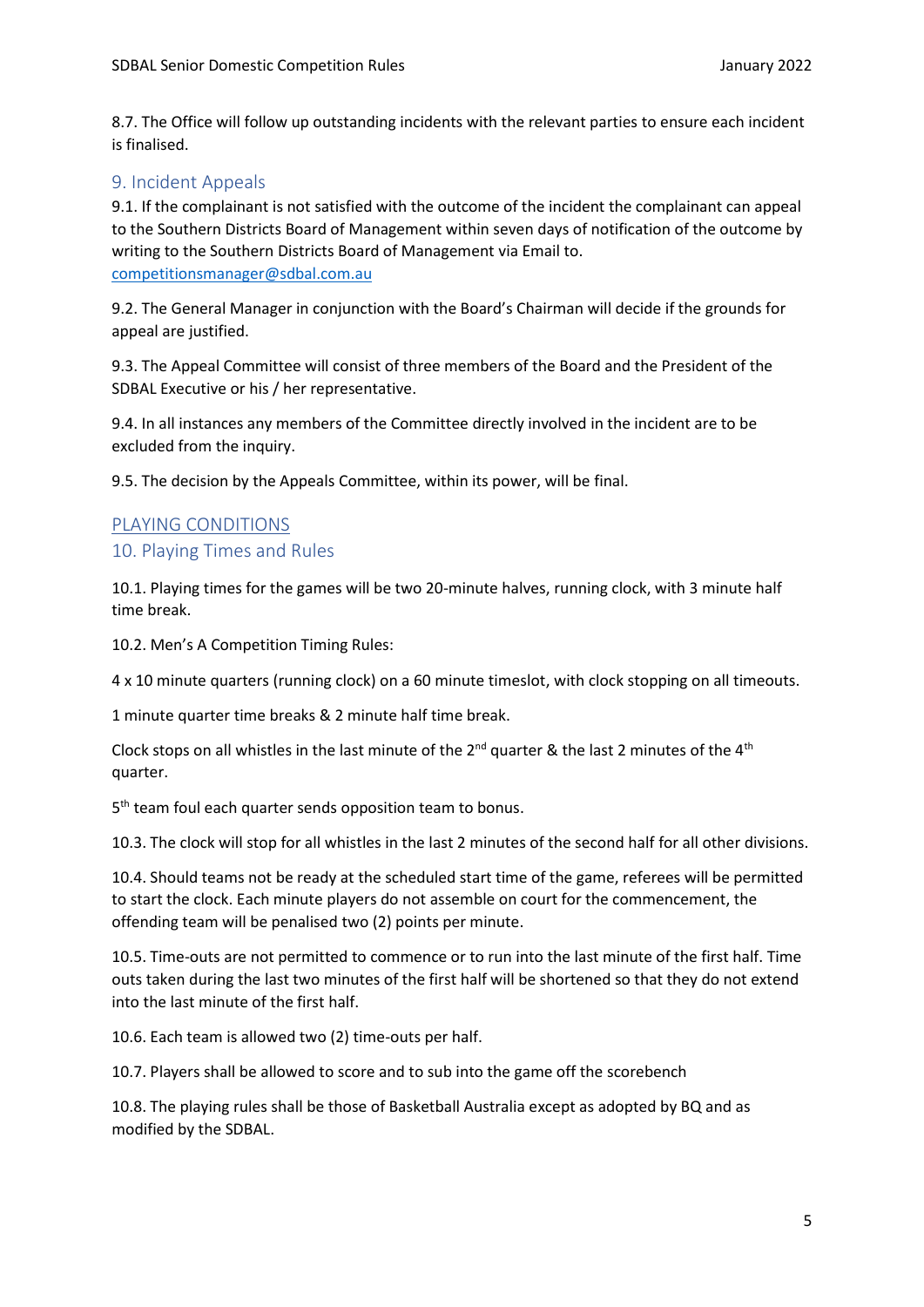10.9. The clock may stop for an injury if the referee sees fit. Should the next game be affected the scheduled time or court may be changed at the discretion of the Court Supervisor.

10.11. If due to unforeseen circumstances the game has not commenced before the scheduled halftime break, the game will be declared a draw and game fee money will be refunded.

10.12. If due to unforeseen circumstances the game is called off after half time, then the result will stand as it was once the game is called off. If the game is before the 10-minute mark of the 2<sup>nd</sup> half a reimbursement of half the game fee money shall be refunded. If the game is past the 10-minute mark of the 2<sup>nd</sup> half then no reimbursement of game fee money will be made.

# <span id="page-5-0"></span>11. Finals Times and Rules

11.1. Except as provided by the Competitions Manager, the four (4) leading teams shall comprise the final four.

11.2 Ties for position will be decided as per FIBA Rules. First tie breaker is head-to-head record between the tied teams (win-loss, then goal percentage), and if the tie is unable to be broken, then by overall goal percentage.

11.3. In order to be eligible to play in finals a player must have played in the number of games by the following formula. The amount of regular season games scheduled for the season divided in half. For example, if there are 18 rounds in the season a player must have played 9 games to qualify for finals. Byes do not count for finals qualification.

11.4. Players who have not played the required number of games as a result of an injury can apply to the Competitions Manager for special consideration by providing a medical certificate. Credit will then be given for any games that fall within the dates listed on the medical certificate.

11.5. The Competitions Manager may also give credit where special circumstances apply. As above, the team must apply to the Competitions Manager via email on competitionsmanager@sdbal.com.au and provide suitable documentation to support their request.

11.6. Finals times will be posted on the Southern Districts Basketball Association website.

11.7. In FINALS the games shall be of two 20-minute halves with clock to be stopped for time outs and all whistles in the last 2 minutes of the second half. Men's A Grade FINALS timing will be as 10.2.

11.8. Finals are conducted over two weeks. In week one, teams placed first and fourth play each other and teams placed second and third play each other. The winners of these games play in the grand final in week two.

11.10. In the case of the game resulting in a tied score then 5 minute overtime periods will be played until a result is reached. Teams receive one time-out per overtime period, which do not carry over.

11.12. Each team will still be required to supply a scorer under the normal match rules.

## <span id="page-5-1"></span>12. Scoring

12.1. The players must be ticked on the main section of the Courtside Scoring system so as to be credited with having played in the game. New players cannot be added on the night, but must be requested to be added by the Competitions Manager before the 3pm deadline.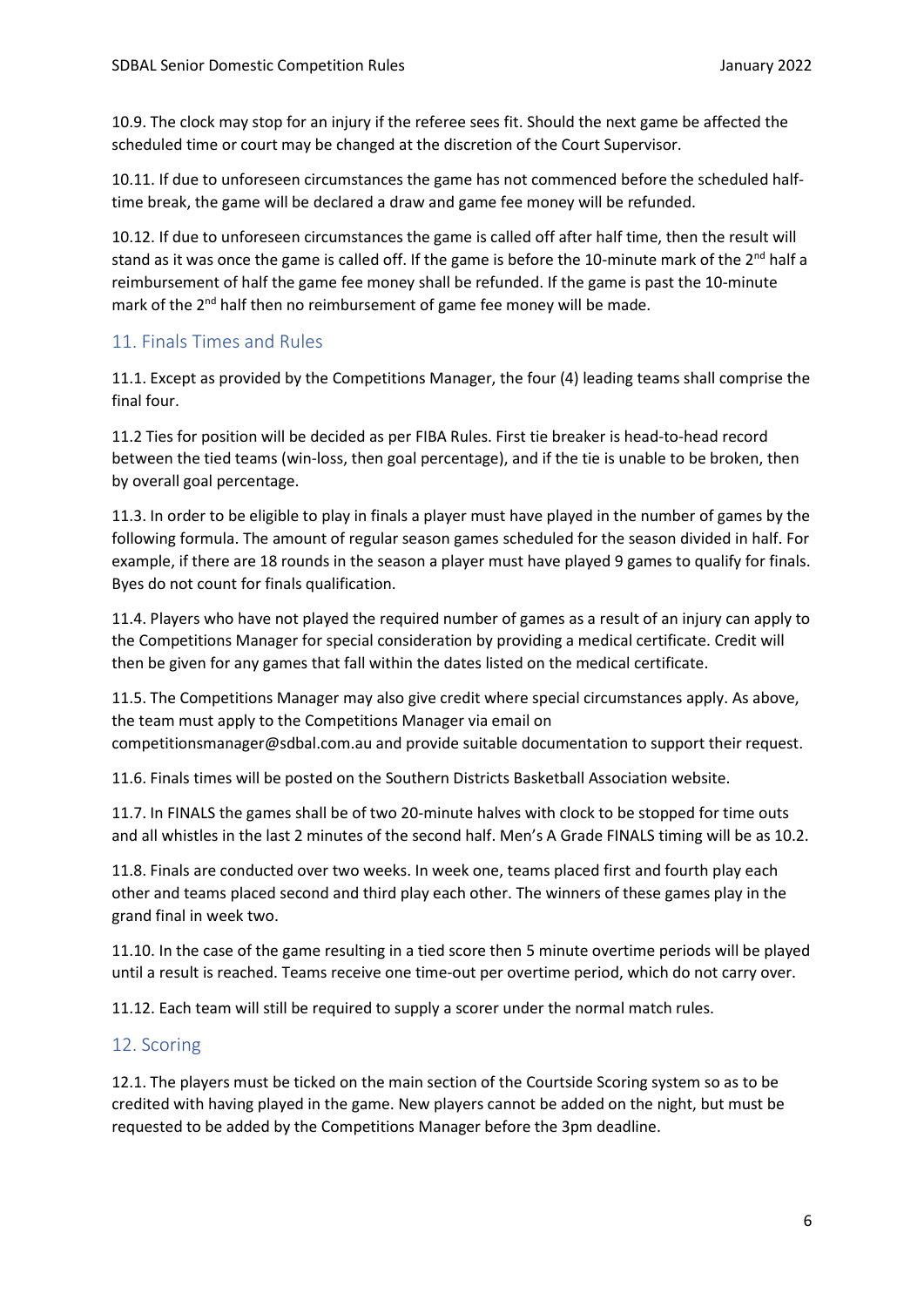12.2. If a team plays an unregistered player by adding him courtside without the approval of the Competitions Manager then they shall forfeit their game and it will be recorded as a 20-0 forfeit to the opposition team.

12.4. Scorers should check their opponent's team and the name of any player not present is to be removed from the playing section of the system on game day. If there is a dispute the matter should be referred to the referee.

12.5. Players' names must be ticked prior to half time of the game.

12.6. Each team must supply a COMPETENT scorer for any game in which they are engaged.

12.7. Players may choose to score if no non-playing scorer is available and subs may be made from the Score bench during the game. If a team has only five players and no scorer, then one player must be a scorer throughout the game unless the team elects to take a 10-point penalty. The penalty must be applied before the commencement of the second half. No penalty applies for subs from the score bench.

# <span id="page-6-0"></span>13. Premiership Points

13.1. A team winning a non-finals game shall be awarded three (3) premiership points and the losing team one (1) premiership point. Where the game results in a tie each team will be awarded two (2) points. A team is also awarded three (3) points for a Bye.

# <span id="page-6-1"></span>14. Forfeits

14.1. A team forfeits a game when they fail to turn up (locally ten minutes after start time) or the actions of the team prevent the game from being played or it refuses to play after being instructed to do so by the referee. Where this occurs, the game will be awarded to the opponents and the score will be listed as 20 – 0. The forfeiting team will not receive any premiership points and the winning team will receive 3 premiership points.

Teams late to the court or who have not added their players to Courtside or the scoresheet shall be penalised two points per minute or part thereof. After ten minutes a forfeit will take effect.

14.2. A team loses by default when, during the game, the team has fewer than two players on the court able to play. If the winning team is ahead, the score stands. If the defaulting team was ahead the opponents then win 20-0. The defaulting team receives 1 premiership point; winning team 3 premiership points.

14.3. Players in a game where the team forfeits will not be credited with that game for finals eligibility.

## <span id="page-6-2"></span>15. Forfeit Processes and Fees

15.1. Forfeit Fees

- More than 72 hours notice  $-$  No fee
- **•** Between 24 hours and 72 hours notice \$100.00
- **•** Before 3pm on game day \$150.00
- After 3pm on game/not notified \$200.00

15.2. A fine will be imposed on any team giving a forfeit with payment in full to be made to the canteen before playing the next allocated game. Please communicate your forfeit via an email to the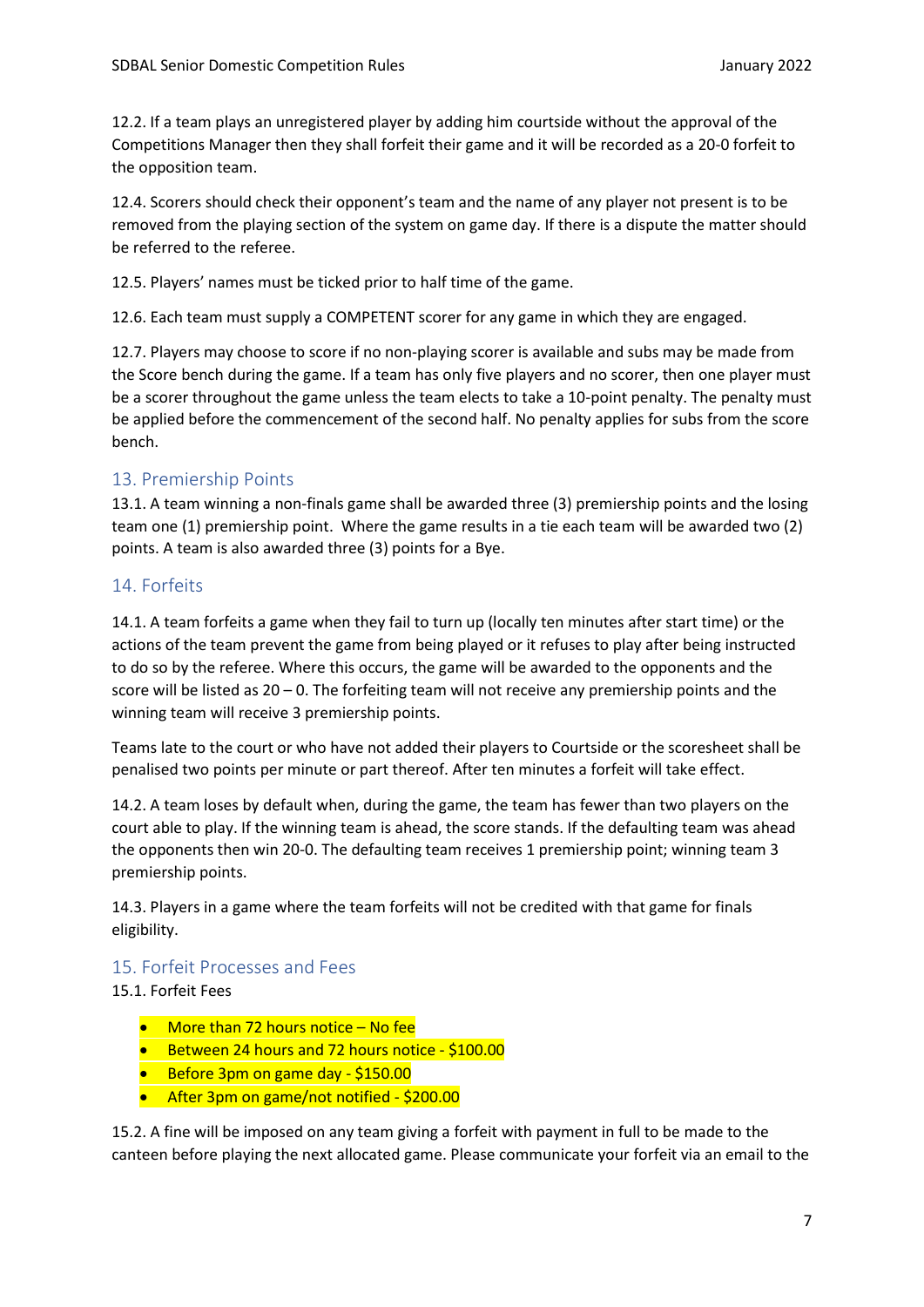Competitions Manager at competitionsmanager@sdbal.com.au. If you are notifying a forfeit after 4pm on game day please call 3398 2790.

15.3. Teams giving forfeits may, at the discretion of the Competitions Manager, be suspended and replaced in the competition immediately.

15.4. A team credited with a win due to a forfeit will receive a refund of the game fee paid for that game or may choose to have the fee paid towards their next game.

15.5. There will be no refunds for games forfeited due to teams not complying with the competition rules.

15.6. If a team is withdrawn or replaced and has accumulated outstanding fines, these fines will need to be paid within 10 business days.

# <span id="page-7-0"></span>16. Grading

16.1. The grading season will last 4 rounds. Teams may be moved prior to round 4 where the Competitions Manager believes an immediate change is required.

16.2. The Competitions Manager reserves the right to transfer any side to any grade at any time, in order to ensure a more even competition.

# <span id="page-7-1"></span>17. Injury

17.1. In the event of a player being injured during the game, the referee should enter the detail into the injury section of Courtside system at the time of the injury or fill in an incident/injury report form. It is the teams responsibility to ensure the referees update the system with the injury details.

## <span id="page-7-2"></span>18. Uniform

18.1. Uniforms must consist of tops of the same colour, numbered back and front as prescribed by the rules, and uniformly coloured shorts.

18.2. A team shall forfeit five points for every player who is not in correct uniform. This shall be credited to the opposition team at (or prior to) halftime.

18.3. The Competitions Manager has the power to order any player or team to renew uniforms should they not be to the standard required. Uniforms which have faded or discoloured to such an extent that they cause confusion to the referees, will be referred to the referee's supervisor who will inform the Competitions Manager. The Competitions Manager will then set a time limit for the uniforms to be replaced, during which time there will be no penalty for the uniform in question.

18.4. Where competing teams have the same or similar colours teams will toss a coin, or come to their own arrangement, to determine which team will be required to organise alternative tops. Teams are asked to try to organise their own alternate uniforms.

18.5. Numbers must be within the following ranges 00, 0 and 1-99 and must be of the correct size and the same colour throughout the team. Different styles of number will not be penalised.

18.6. Shorts or sports briefs must be of acceptable standard and must be the same colour throughout the team. Different styles and manufacturers will not be penalised except where it is considered that the logo is too large to be acceptable eg VFL and Adidas, unless uniform throughout the team. Shorts or briefs shall be free of such encumbrances as zips, buttons, buckles, pockets, belts, cords etc. Such items may cause injury to other players and are therefore unacceptable. Such garments as cycle shorts, cut off tracksuit pants, board shorts, bathers, leotards and tracksuit pants